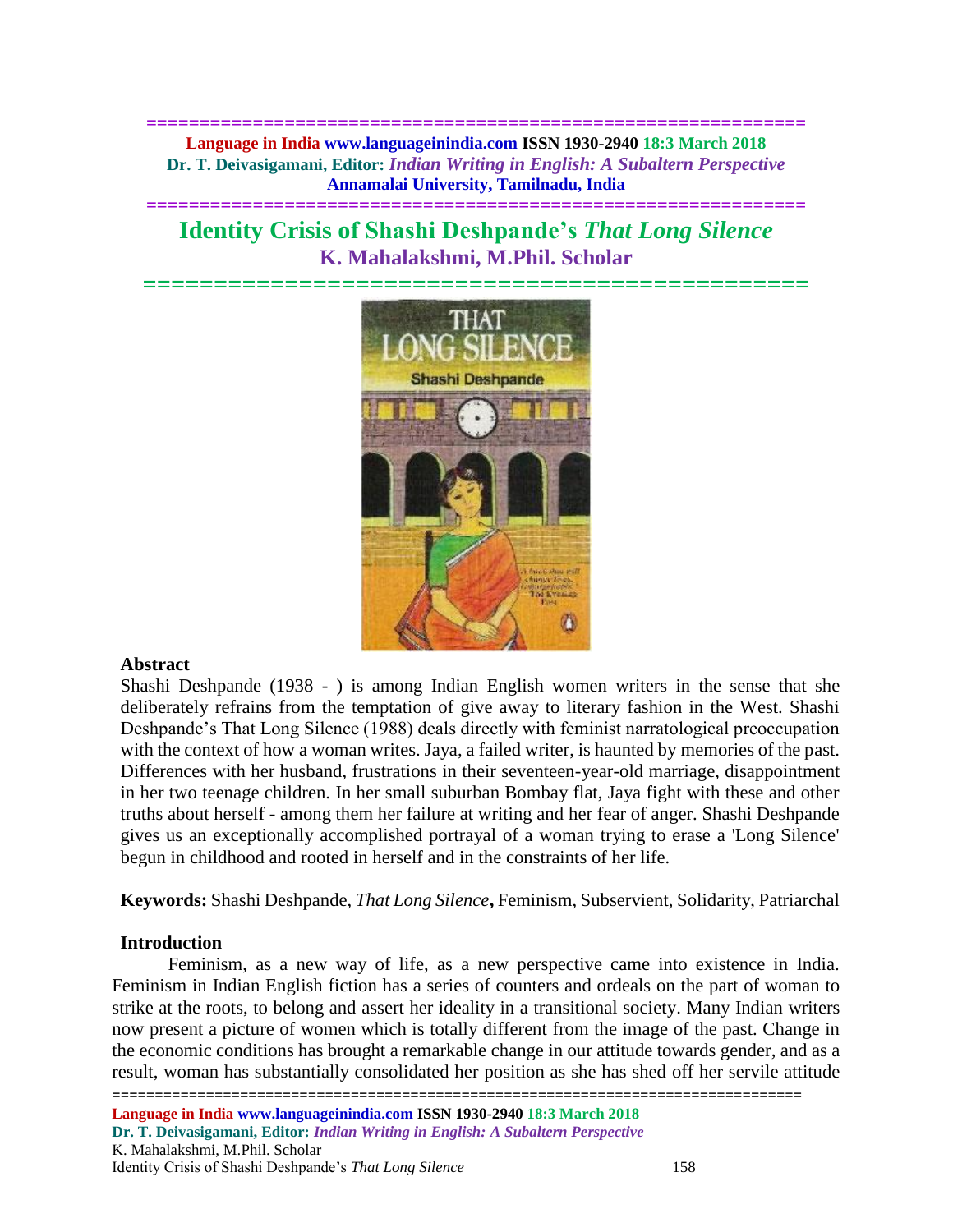towards her husband. This has led to the creative writers to re-define the husband-wife equation, as depicted in the novels of Nayantara Sahgal, Bharati Mukherjee and Shashi Deshpande. Shashi Deshpande, an eminent novelist has emerged a writer possessing deep insight into the female psyche. Her novels reveal the man-made patriarchal tradition and uneasiness of the modern Indian woman in being a part of them. Shashi Deshpande uses this point of view present social reality as it is experienced by women. Her young heroines rebel against the traditional way of life and patriarchal values.

# **Novels of Shashi Deshpande**

*Roots and Shadows* her first novel highlights the pain and suffering experienced by women in male-dominated and tradition bound society. *The Dark Holds No Terrors*, her other novel, rejects the traditional concept that the sole purpose of a wife's existence is to please her husband. It reveals a woman's capacity to assert her own rights and individuality and become fully aware of her potential as a human being. *The Binding Vine* depicts how the educated earning woman helps poor women inculcating the spirit of solidarity among women. The novel is about the suffering of a wife who is the victim of marital rape; the plight of women raped outside marriage, who would rather suffer in silence in the name of family honor. *A Matter of Time* portrays a woman who is more mature and dignified than her predecessors. When others cannot think of themselves outside the familial bond, she, finding herself in, is unperturbed. She is little detached, but manages herself admirably almost becomes self-independent.

# *That Long Silence*

*That Long Silence* traces the passage, a woman through a maze of doubts and fears towards her affirmation. Looking at the man-woman relationship objectively, the novelist does not blame entirely the men for subjugation of women. She sees how both men and women find it difficult to outgrow the images and roles assigned to them by the society. The novel has three distinct phases of feminism. In the first phase it is seen as the imitation of role models, whereas the heroine has crossed the limits. Right from her childhood days, Jaya, the protagonist has been told stories about Sita, Savitri depicting the sharing of their husband's travails and their silent sufferings. Jaya refuses these role models because they have lost all relevance in Modern period Sita, Savitri and Draupadi; the legendary women followed their husbands willingly, but Jaya followed her husband Mohan because of compulsion.

In the early days of her marriage, she wants to create a gleaming fairy tale home by shutting out her fears, ambiguities and suspicions. She treats her husband as a "sheltering tree". To come across as an ideal wife and mother, she suppresses her own emotional needs. Instead of sharing her feeling with her husband she is more concerned with the external gloss or sheen, "Ours has been a delicately balanced relationship, so much so that we have even snipped off bits of ourselves to keep the scales on an even keel". The suppression of self and emotions, and worry to keep the exterior smooth, gradually create a strain in her mind. The fear of failure to confirm to the stereotyped model of ideal woman makes her restless.

The major concern and thrust of the novel is the second phase of feminism in Jaya's life. At the beginning she was silent, to accept her husband's desires and to sustain the harmony of her family. When she is forced to live in Dadar flat in Bombay because of Mohan's corrupt means of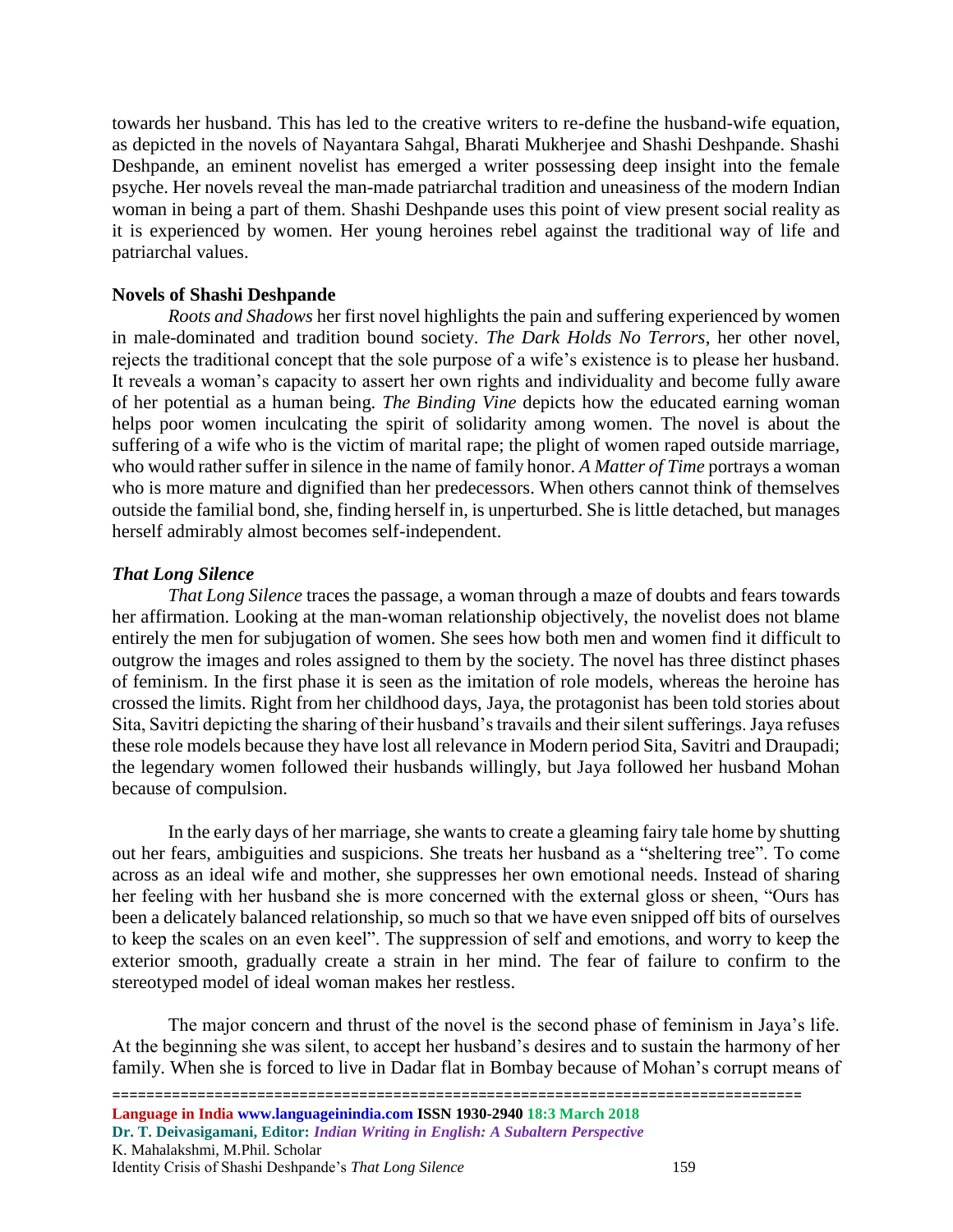money making, again she mutely follows him. "She, like Gandhari of Mahabharatha symbolically bandages her eyes and grows blind to his weakness. Like Sita, who followed her husband into exile, she follows Mohan into the concrete jungle – Bombay". But when he justifies, "It was for you and the children that I did this, I wanted you to have good life. I wanted the children to have all those things I never had". For the first time in her married life, Jaya feels a strong, strange emotion of anger at this unjustified accusation mode by Mohan. The accusation further leads to further re-assessment, self-interrogation of seventeen long years of married life in the mind of Jaya. Even now she is silent but she uses silence as a weapon to revolt against the patriarchy. Now she analyses her life with her husband Mohan and in the process resolves to change in the future.

#### **Mohan**

Right from day one of her marriage, Mohan never accepts her as Jaya (victorious) but he renames as 'Suhasini' which means "soft, smiling, placid, motherly woman". Ever since she is named as Suhasini, she feels that her identity is in dilemma and feels disoriented. 'Suhasini' becomes the symbol of pain taking and fastidious house wife, to only care and look after her children, maintain the home well in order. Jaya is a gifted writer. But Mohan does not like her writing and nurtures an idea that through her writing, public will know their personal life and hence restricts her writing career. Jaya, deliberately gives up her creative aspect which is close to her heart and fits into the traditional role of an ideal wife. He keeps on finding fault with her- for not caring his profession and calls her completely selfish. He further criticizes her that she had married him because of her elder brother Dinkar. Repeated accusations and allegations of Mohan force her to react sharply.

### **Relationship with Kamat**

Her relationship with Kamat, her neighbor is an important aspect in her process of introspection. He is somehow different from other men. He pays due respect to women. He encourages her like her brother, sometimes compliments her like an ardent lover and dares to chide her like her father. It is in his presence that she becomes uninhibited and sheds all her identities as a daughter, wife, and a mother. It is her relation with him makes her realize her real self. Besides analyzing her own self, she also explores the other women characters like Mohan's mother; Kusum, her cousin; her sister-in law and Jeeja, her servant. They are the victims of this patriarchal society. They never raised their voice against this domination and instead lead a slave like life. By completely analyzing the agonies of various women in her life, she discovers the root cause of this problem. She comes to the realization that it is not the men folk but the patriarchy in the society which prevents women from attaining their identity. So she resolves to erase the silence and rebel against the pre-set social dogmas.

## **Third Phase of Feminism**

The third phase of feminism in the novel is Jaya's life- her articulation and assertion is hinted at the end of the novel to be the future possibility for Jaya. Though being silent for many years she realizes her own power only after seventeen years of her married life. She shapes her broken identity by breaking the fetters of a father's daughter, as Mohan's wife and as her children's mother. The novel ends with her resolution to speak, to break her long silence now. She has discovered an answer for the most haunting question "Who am I?" When she receives Mohan's